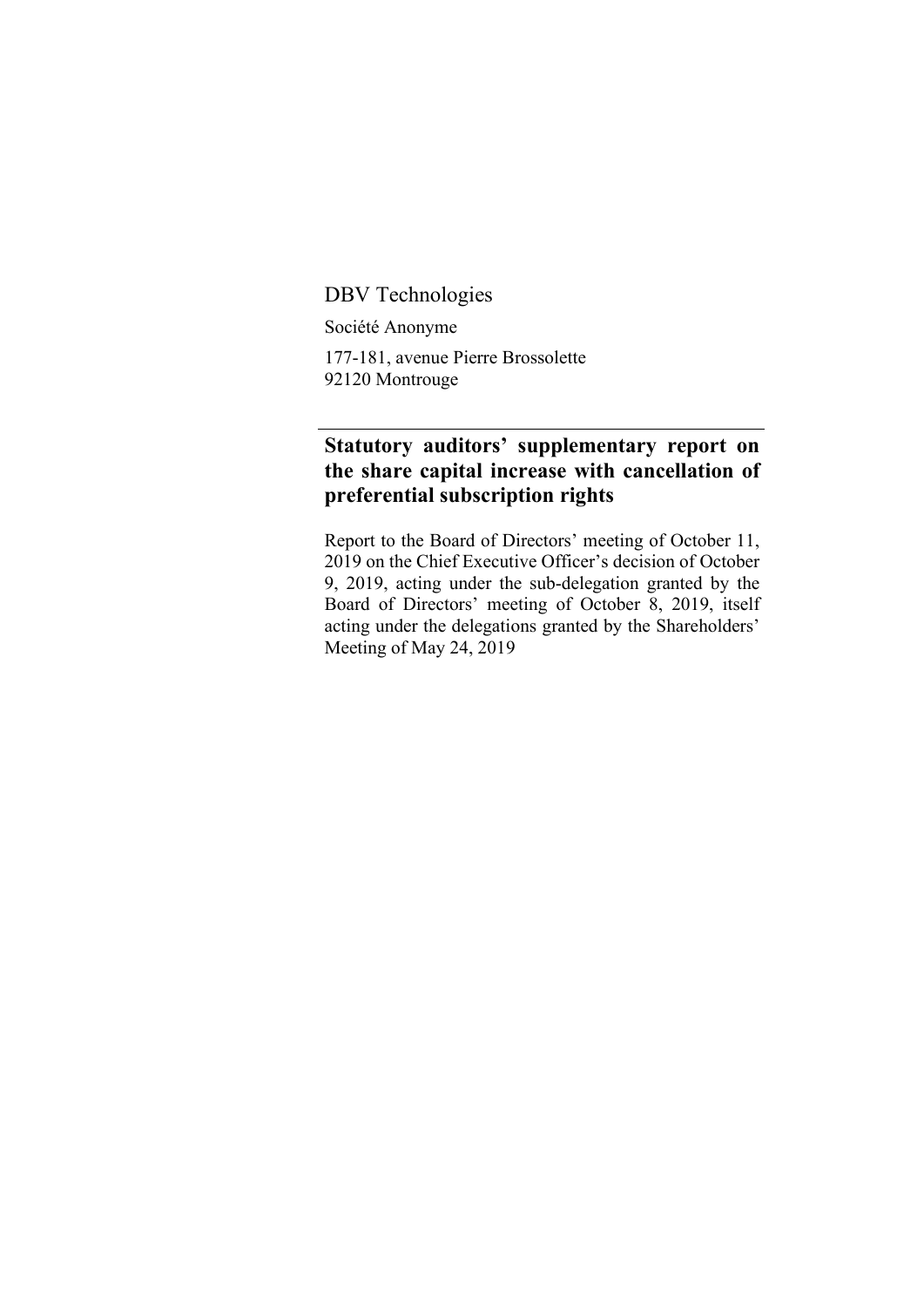BECOUZE 34, rue de Liège 75008 PARIS

Deloitte & Associés 6, place de la Pyramide 92908 Paris - La Défense Cedex

DBV Technologies Société Anonyme 177-181, avenue Pierre Brossolette 92120 Montrouge

## **Statutory auditors' supplementary report**

## **on the share capital increase**

## **with cancellation of preferential subscription rights**

Chief Executive Officer's decision of October 9, 2019, acting under the sub-delegation granted by the Board of Directors' meeting of October 8, 2019, itself acting under the delegations granted by the Shareholders' Meeting of May 24, 2019

*This is a free translation into English of the statutory auditors' report issued in French and is provided solely for the convenience of English speaking readers. This report should be read in conjunction and construed in accordance with French law and professional auditing standards applicable in France.*

To the DBV TECHNOLOGIES Shareholders' Meeting,

In our capacity as Statutory Auditors of your Company and in accordance with Article R.225- 116 of the French Commercial Code (*Code de commerce*), we hereby present a report supplementing our report of May 3, 2019 on the share capital increase with cancellation of preferential subscription rights for persons meeting specific characteristics, authorized by your Shareholders' Meeting of May 24, 2019.

This Shareholders' Meeting authorized your Board of Directors to decide such a transaction within a period of 26 months and for a maximum par value amount of 30% of the share capital on the date of the Board of Directors' decision to increase the share capital.

On October 9, 2019, your Chief Executive Officer, using this delegation and acting under the sub-delegation granted by the Board of Directors, performed a share capital increase for a maximum amount of €948,406.60, through the issue of 9,484,066 ordinary shares, with a par value of  $\epsilon$ 0.10 each and a unit issue premium of  $\epsilon$ 11.94 and set the maximum number of additional shares to be issued in the event of overallotment at 1,368,667.

It is the responsibility of the Board of Directors to prepare a supplementary report in accordance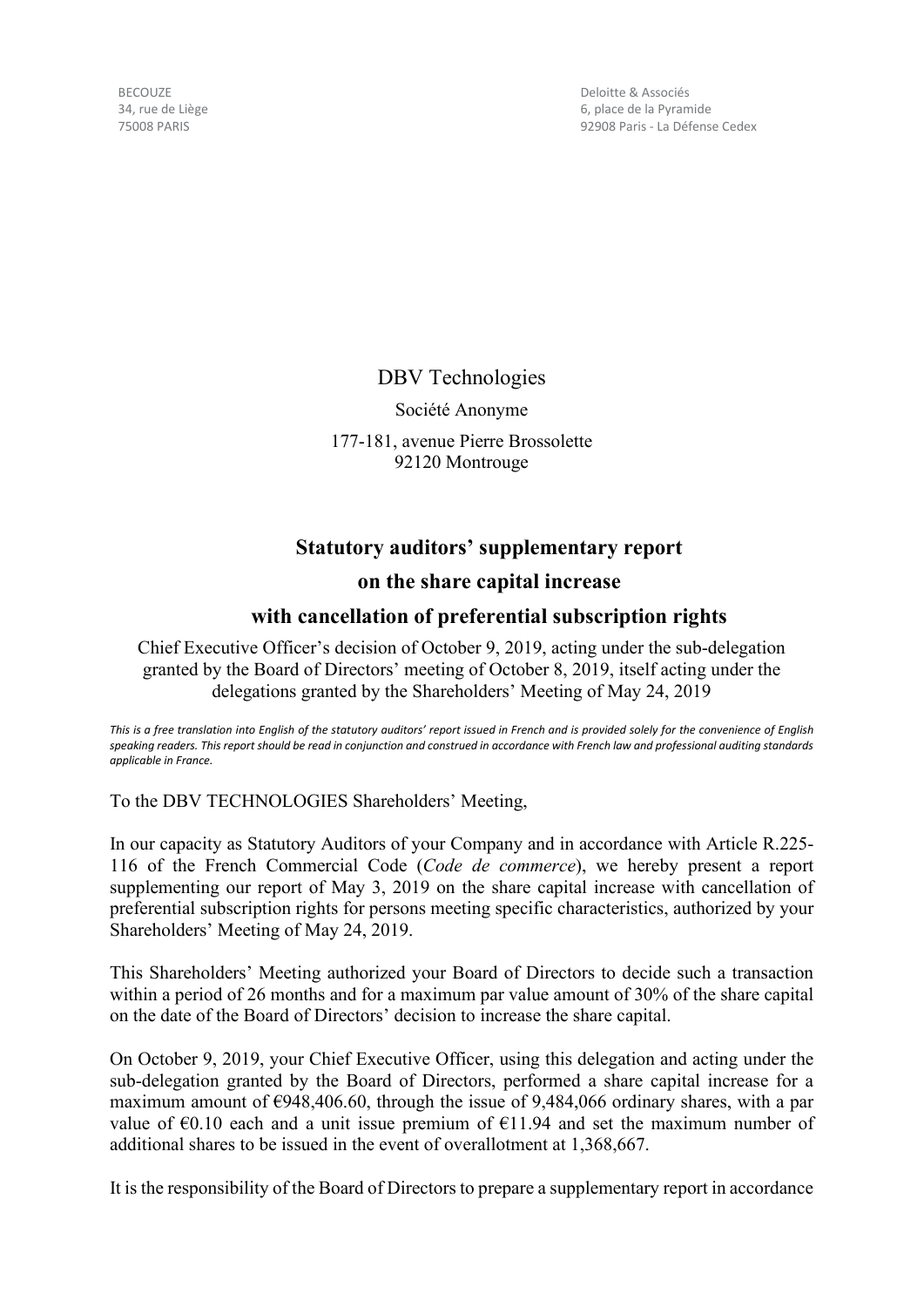with Articles R.225-115 and R.225-116 of the French Commercial Code. Our role is to express an opinion on the fair presentation of the quantified information extracted from the interim financial statements, on the proposed cancellation of preferential subscription rights and on certain other information concerning the issue contained in this report.

We performed the procedures that we deemed necessary in accordance with the professional guidelines of the French National Institute of Statutory Auditors *(Compagnie Nationale des Commissaires aux Comptes)* relating to this engagement. These procedures mainly consisted in verifying:

- the fair presentation of the quantified information extracted from the company and consolidated interim financial statements prepared under the responsibility of the Board of Directors on June 30, 2019, using the same methods and the same presentation as the most recent annual and consolidated financial statements. Our review of these interim financial statements consisted in making inquiries of persons responsible for financial and accounting matters, verifying that the financial statements were prepared in accordance with the same accounting principles and the same valuation and presentation methods as the most recent annual and consolidated financial statements and applying analytical procedures;
- the compliance of the transaction terms and conditions with the delegation granted by the Shareholders' Meeting;
- the information presented in the Board of Directors' supplementary report on the choice of components included in the calculation of the issue price and the definitive amount.

We have no comments on:

- the fair presentation of the quantified information extracted from these interim financial statements and presented in the Board of Directors' supplementary report;
- the compliance of the transaction terms and conditions with the delegation granted by the Shareholders' Meeting of May 24, 2019 and the information presented to shareholders;
- the choice of calculation components for the issue price and the definitive amount,
- the presentation of the issue's impact on the position of holders of equity securities assessed with respect to equity and on share market value,
- the cancellation of preferential subscription rights on which you previously voted.